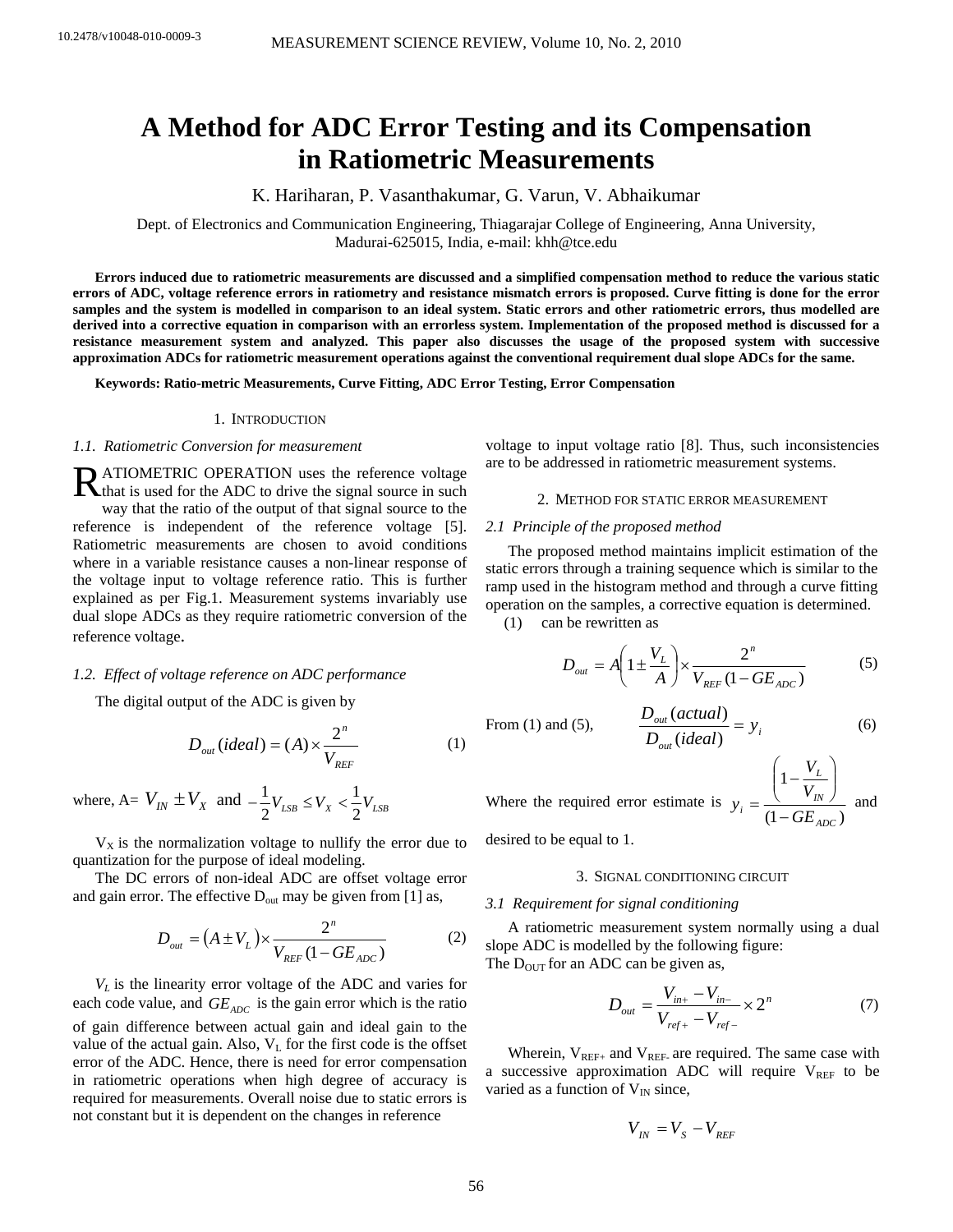Manual variation of the resistance across  $V_{IN}$  is a complex process in real time. Hence a conditioning circuit is proposed to directly convert the input signal to required reference. The proposed circuit maintains the required 180 degree phase difference between the signals applied at  $V_{IN}$  and  $V_{REF}$ . A ramp as test stimuli are generated for measuring the errors.



Fig.1 Single-ended system for conversion to ratiometric resistance

## *3.2. Conditioning circuit*

Ratiometric operation is implemented by means of an inverting instrumentation amplifier and an adder circuitry, thus making the ratio of  $V_{IN}$  to  $V_{REF}$  a linear one.

The following circuit also implements the test stimuli generation for the error measurement, and a switch may connect it to the external element to be measured in real time. Here, linearity of the signal is stable through the amplifier since the frequency of the test signal to measure the static errors is too small to induce slew rate effects. Thus, the amplifier may be considered as an ideal one.



Fig.2 Ratiometric signal conditioning circuit



Fig.3  $V_{REF}$  and  $V_{IN}$  generated from circuit in Fig.2

The circuit eliminates the requirement for a  $V_{REF}$  and hence, through this, measurement can be done with a successive approximation ADC as well.

An ideal case signal is required for the initial error measurement. This can be a triangular wave-form which is used to drive both source and  $V_{REF}$ .

# 4. STATIC ERROR COMPENSATION

## *4.1. Post Error compensation*

A simple method of ADC error correction is followed by determining the ADC codes for a known ideal case of linearly varying inputs such that the output plot may be predicted through theoretical calculation. An external system may learn the DC error for the ADC through the ideal training sequence and hence apply a linear external corrective estimate. Post correction enables fast ADCs with modest linearity [4]*.* 

In [2]-[3], dynamic behaviour models for INL were proposed. Both papers also suggest that the two components can be corrected separately, with different methods. In [2], one component is corrected by a LUT and the second component by using dithering. The dithering technique requires oversampling. Consequently, this method is not viable in combination with under-sampling. The dynamics in [3] is represented in the model by using slope information from the input signal, which requires a more extensive LUT and a more complex characterization of the ADC.

## *4.2. Simplified solution to post correction*

The implementation provided makes use of the Least Mean Square Error to determine the amount of fault in the ADC and then applies curve fitting to determine the correction required for the sampled points. This corrective equation is then used as the base for real time conversion, thus providing an accurate output for the estimate values.

This corrective mechanism can be fabricated on chip with the ADC to effectively minimize DC errors.

Samples taken from the readings obtained may be simplified as a second order equation of the form  $y = a_0 + a_1 x + a_2 x^2$ . The equation is obtained from the Least Mean Square method,

$$
\begin{pmatrix} n & \sum x_i & \sum x_i^2 \\ \sum x_i & \sum x_i^2 & \sum x_i^3 \\ \sum x_i^2 & \sum x_i^3 & \sum x_i^4 \end{pmatrix} \begin{pmatrix} a0 \\ a1 \\ a2 \end{pmatrix} = \begin{pmatrix} \sum y_i \\ \sum x_i y_i \\ \sum x_i^2 y_i \end{pmatrix}
$$
(8)

Where  $y_i$  is the correction factor as stated in (6) and  $x_i$  is the measured  $V_{IN}$ ; n is the number of samples acquired. Thus the entire operation may be stored in a micro kernel implementation in the ADC to learn from test ramp signal and predetermined outputs and hence apply corrections to the measured values. This is also advantageous over LUT methods when implementation is done for BIST systems, since this method requires minimal permanent memory storage.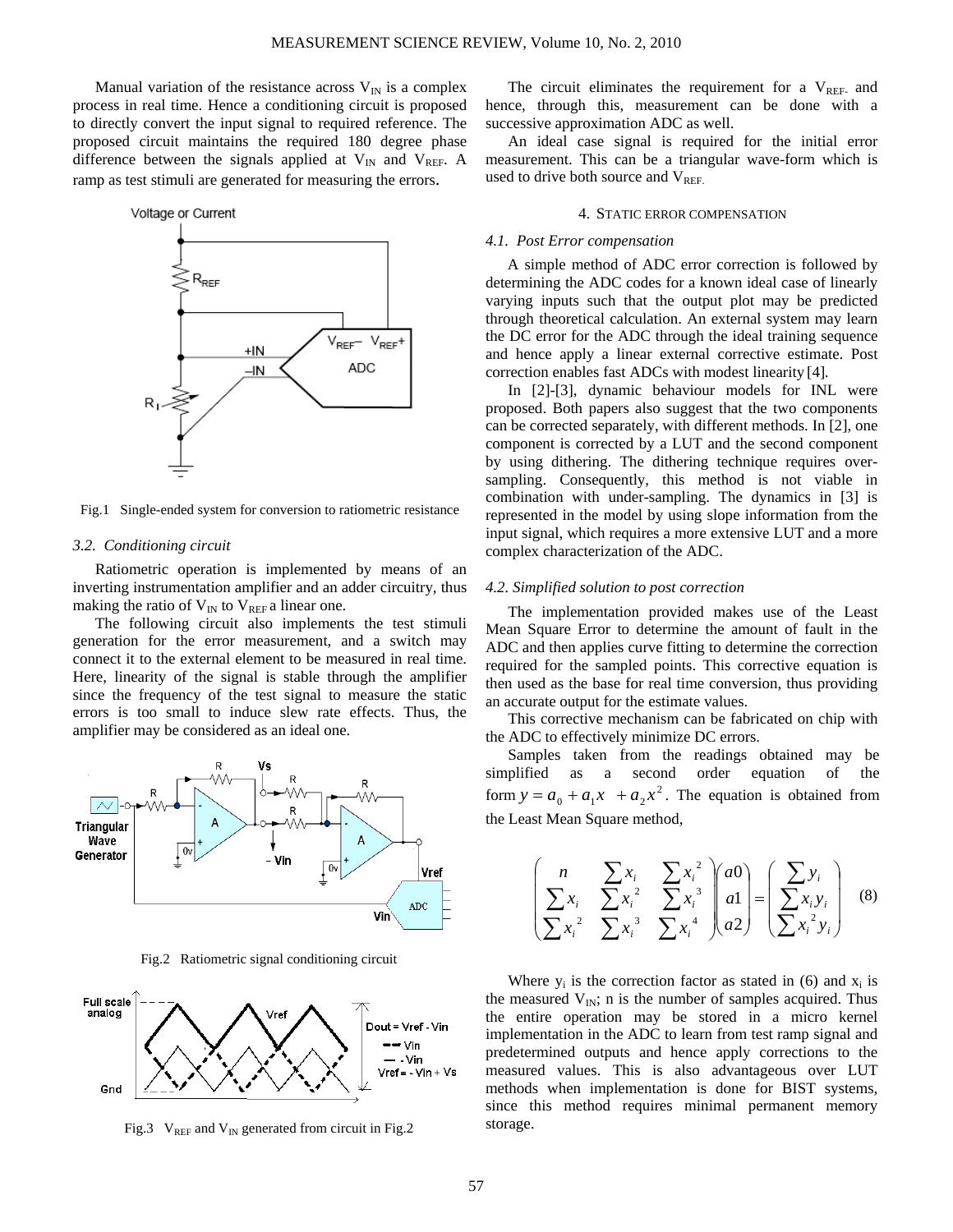## 5. IMPLEMENTATION IN RESISTANCE MEASUREMENT

# *5.1. Designed prototype description*

An implementation of a ratiometric measurement system is don e. A data logger based on a micro computer was built to acquire and store resistances measured from different materials[7].

The equipment stores data into an on-board I2C and can be con nected to the PC by means of serial communication and hence the data may be uploaded onto the PC.

The proposed circuit was introduced to interface the res istance to the ADC and a MUX was used to switch to the MUX is controlled by the micro-controller that measures  $D_{\text{OUT}}$ corresponding resistance range as required. A multiplexer circuit is used to switch between the different values of known resistances so that  $V_{REF} \leq V_{IN}$  condition may be avoided. The from the ADC. Through this, resolution of the ADC is maintained.

The system logs and displays resistance data in real time and also has the provision of being connected to the PC. Stability in measurement is achieved by code polling and by low pass filtering across the ADC.

When an unknown resistance  $R_i$  is connected against a known value of resistance  $R_x$  as shown in Fig.3, and the input is given to an ADC of n bits, then the digital output may be related to the  $V_{in}$  and  $V_{ref}$  voltages.

The equation from  $(1)$  may be simplified to bring its rela tion directly to resistance as follows,

$$
D_{out} = \frac{I(R)}{I(R_x)} \times (2^n - 1) \; ; D_{out} = \frac{R_i}{R_x} \times (2^n - 1)
$$

E.g., when  $n = 12$ ,  $2^n = 4096$ . Thus if  $R_x = 4095 \Omega$ ,  $D_{\text{OUT}} = R_i$ 

But it is required that  $V_{REF} \geq V_{IN}$  for the ADC, thus it is required that  $R_x \geq R_i$ . For this reason we need to go for a multiplexed system. The circuit in Fig.3 can measure resistances up to  $4M\Omega$ . C0 and C1 are control lines for control by the CPU.



Fig.3 Resistance range circuit

## *5.2. Real time testing and enhancement*

During implementation, a chief problem that occurred was the additional dynamic resistance introduced by the MUX due to v arying current across the resistors.

an additional factor resulting in an R value less than the ori ginal intended value. This complication results in the actual R being deterred by

$$
D_{out} = \frac{R_i}{R_x + R_{switch}} \times (2^n - 1) \tag{9}
$$

Here,  $R/T_{bar}$  is the select line that switches in between the Test circuit and the Resistance measurement circuit. The linear cor rection circuit can be used for a second set of training data in order to bring into consideration the errors due to the external circuitry.

determining the correction factor, a curve fit equation was dev ised based on the finite set of data samples, and this Thus, by knowing the correct resistance required and implemented an adaptive ADC that could ensure accurate measurement and conversion of the analog voltage.



Fig.4 Proposed system implementation

Testing was done using the data logger system and was found effective, the accuracy obtained despite faulty input val ues.



Fig.5 Compensated ADC output